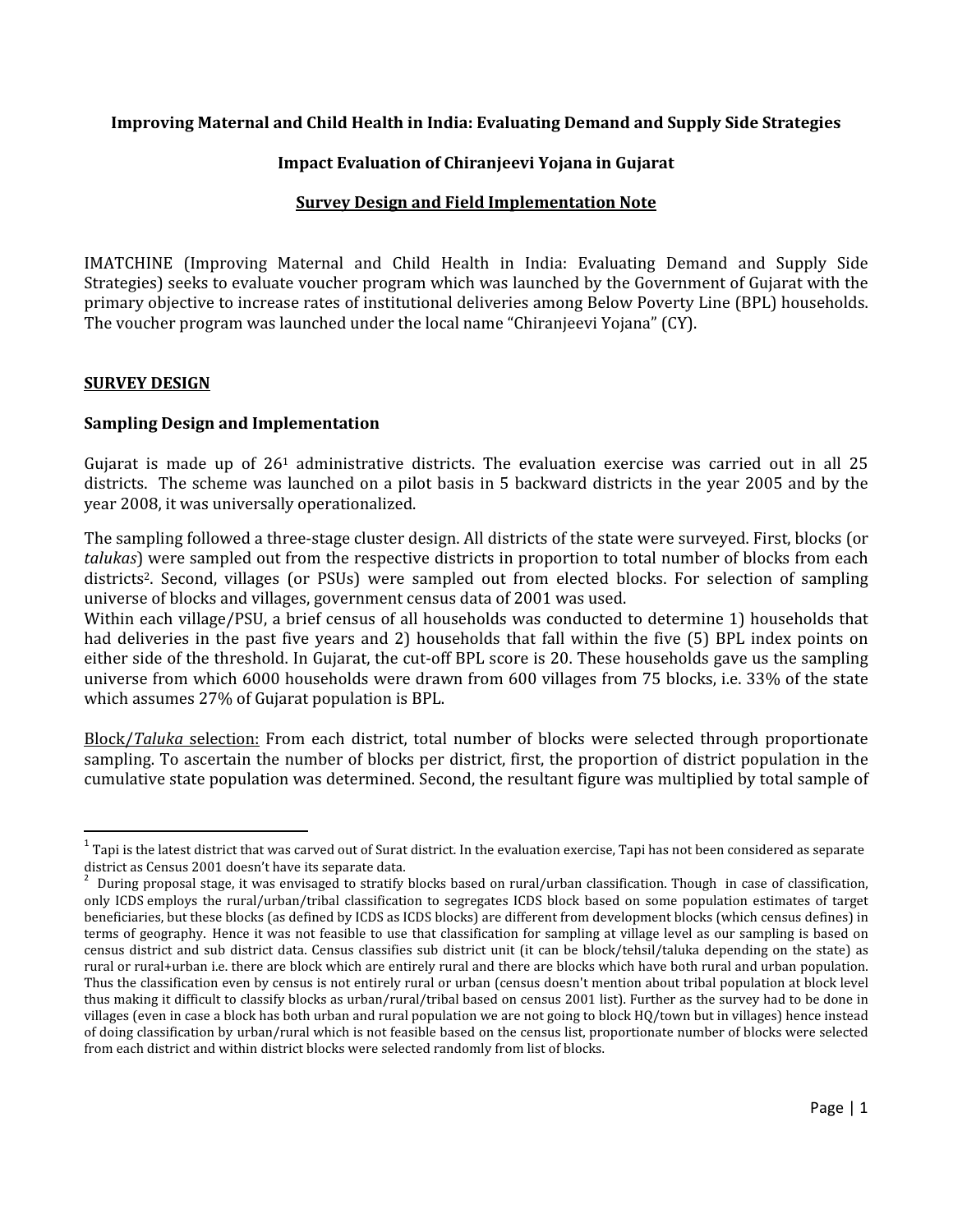| <b>District</b>                                                           | <b>Population (D)</b> | $(D/P)*B$ | No. of Blocks/Talukas selected in each<br>district |
|---------------------------------------------------------------------------|-----------------------|-----------|----------------------------------------------------|
| The Dangs                                                                 | 186729                | 0.276384  | $\mathbf{1}$                                       |
| Narmada                                                                   | 514404                | 0.761388  | $\mathbf{1}$                                       |
| Porbandar                                                                 | 536835                | 0.794589  | $\mathbf{1}$                                       |
| Patan                                                                     | 1182709               | 1.75057   | 2                                                  |
| Navsari                                                                   | 1229463               | 1.819773  | $\overline{2}$                                     |
| Gandhinagar                                                               | 1334455               | 1.975175  | $\overline{2}$                                     |
| <b>Bharuch</b>                                                            | 1370656               | 2.028757  | $\overline{2}$                                     |
| Amreli                                                                    | 1393918               | 2.063188  | 2                                                  |
| Valsad                                                                    | 1410553               | 2.08781   | $\overline{2}$                                     |
| Surendranagar                                                             | 1515148               | 2.242625  | $\overline{2}$                                     |
| Kachchh                                                                   | 1583225               | 2.343388  | $\overline{2}$                                     |
| Dohad                                                                     | 1636433               | 2.422144  | $\overline{2}$                                     |
| Mahesana                                                                  | 1837892               | 2.72033   | 3                                                  |
| Anand                                                                     | 1856872               | 2.748423  | 3                                                  |
| Jamnagar                                                                  | 1904278               | 2.818591  | 3                                                  |
| Kheda                                                                     | 2024216               | 2.996115  | 3                                                  |
| Panch Mahals                                                              | 2025277               | 2.997686  | 3                                                  |
| Sabar Kantha                                                              | 2082531               | 3.082429  | 3                                                  |
| Junagadh                                                                  | 2448173               | 3.623629  | 4                                                  |
| Bhavnagar                                                                 | 2469630               | 3.655388  | 3                                                  |
| <b>Banas Kantha</b>                                                       | 2504244               | 3.706622  | $\overline{4}$                                     |
| Rajkot                                                                    | 3169881               | 4.691855  | 5                                                  |
| Vadodara                                                                  | 3641802               | 5.390363  | 5                                                  |
| Surat                                                                     | 4995174               | 7.393537  | 7                                                  |
| Ahmedabad                                                                 | 5816519               | 8.60924   | 8                                                  |
| <b>Cumulative Population</b><br><b>Cumulative No. of</b><br><b>Blocks</b> | 50671017              |           | 75                                                 |

blocks (75). The final output was rounded-off to yield the number of sampled block(s) per district. Subsequently, the designated number of blocks from each district was randomly selected.

Village/PSU selection: From each block/taluka, 8 villages were selected using PPS (probability proportional to size) sampling to account for variability in population of villages within blocks. For example, in each block, the selection interval was calculated by dividing cumulative village population by total number of sampled villages per block (i.e. 8). Then, first village was selected randomly and subsequent villages were selected by adding selection interval to selected villages.

Household selection: In each selected village, 10 households/respondents were selected on the basis of:

- 1) Household having a woman who had a delivery in the past five years; and
- 2) Household whose BPL score was in the range of 16 and 25 points.